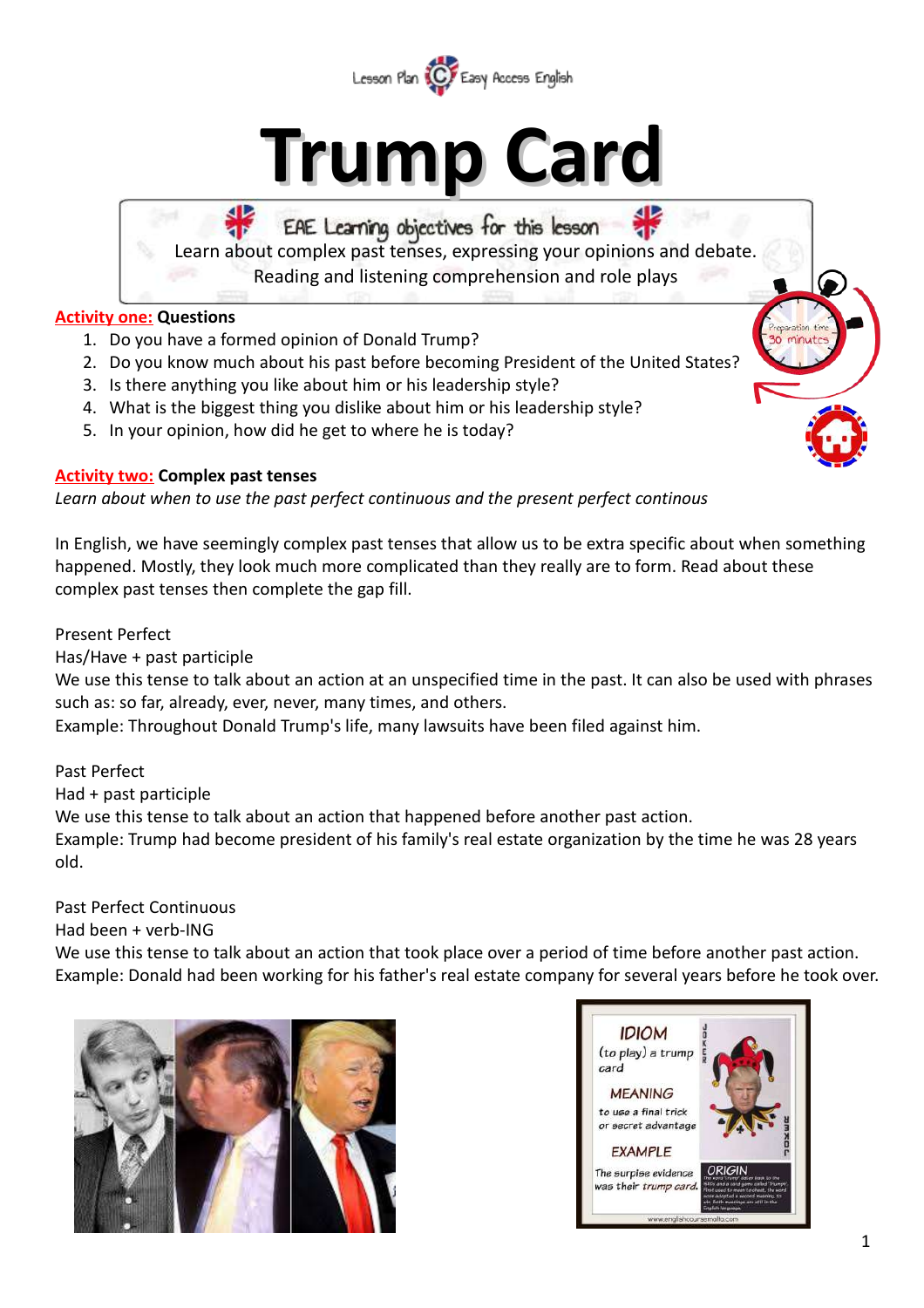# **Activity three: Gap fill**

*Fill in the gaps with the past tenses you learnt in activity two*

1. Donald Trump \_\_\_\_\_\_\_\_\_\_\_\_ (to be) married 3 times. 2. His fortune **Example 2. His fortune** the Plaza (to grow) enough by the 1980s that he was able to purchase the Plaza Hotel in New York City for \$400 million. 3. His 3 wives  $($ to give) him 5 children. 4. Trump purchased the Miss Universe Organization in 1996 after his net worth  $(to$ rebound) from the economic recession of the early 1990s. 5. Trump **Example 2. Trump** (to star) in the reality TV show The Apprentice for 4 years when the revamp, The Celebrity Apprentice, premiered. 6. Trump was known for his vocal support of the death penalty for the black boys that (to be) wrongly arrested in Central Park in the 1980s. 7. In 2019, Trump paid \$2 million for a lawsuit that \_\_\_\_\_\_\_\_\_\_\_\_\_\_\_(to accuse) him of fraud. 8. The attorney general found that Trump's family entity and the state of the state of the state of the state of the state of the state of the state of the state of the state of the state of the state of the state of the s the Trump Foundation to fund his 2016 Presidential campaign. 9. During his presidential campaign, \_\_\_\_\_\_\_\_\_\_\_\_\_\_\_\_\_\_\_\_\_\_(to promise) to release his tax returns after rumors of tax evasion came to light.

10. Trump famously called his behavior 'locker room talk' after he \_\_\_\_\_\_\_\_\_\_\_\_\_\_\_\_\_\_\_(to face) numerous lawsuits of sexual assault.

# **Activity four: Expressing opinions and agreeing/disagreeing**

*Read the following expressions used for stating opinions and agreement and choose which feel the strongest and which feel the weakest to you.*

## **Stating an opinion**

- \* The way I see it...
- \* In my opinion...
- \* If you want my honest opinion...
- \* According to this article...
- \* As far as I'm concerned...
- \* If you ask me...

# **Asking for an opinion**

- \* What's your idea?
- \* What are your thoughts on all of this?
- \* How do you feel about that?
- \* Do you have anything to say about this?
- \* What do you think?
- \* Do you agree?
- \* Wouldn't you say?

## **Expressing agreement**

- \* I agree with you 100 percent.
- \* I couldn't agree with you more.
- \* That's so true.
- \* You're absolutely right.
- \* Absolutely.
- \* That's exactly how I feel.
- \* Exactly.
- \* I'm afraid I agree with James.
- \* No doubt about it.
- \* I suppose so. / I guess so.
- \* You have a point there.
- \* I was just going to say that.
- \* Clearly / Obviously
- \* That seems obvious to me

## **Expressing disagreement**

- \* I would have to disagree with that.
- \* That doesn't seem right
- \* I don't think that can be true
- \* That's clearly not the case.
- \* That is not correct, actually.
- \* I don't think so.
- \* No way.
- \* I'm afraid I disagree.
- \* I totally disagree.
- \* I'd say the exact opposite.
- \* Not necessarily.
- \* That's not always true.
- \* That's not always the case.
- \* No, I'm not so sure about that.
- \* That's completely untrue.

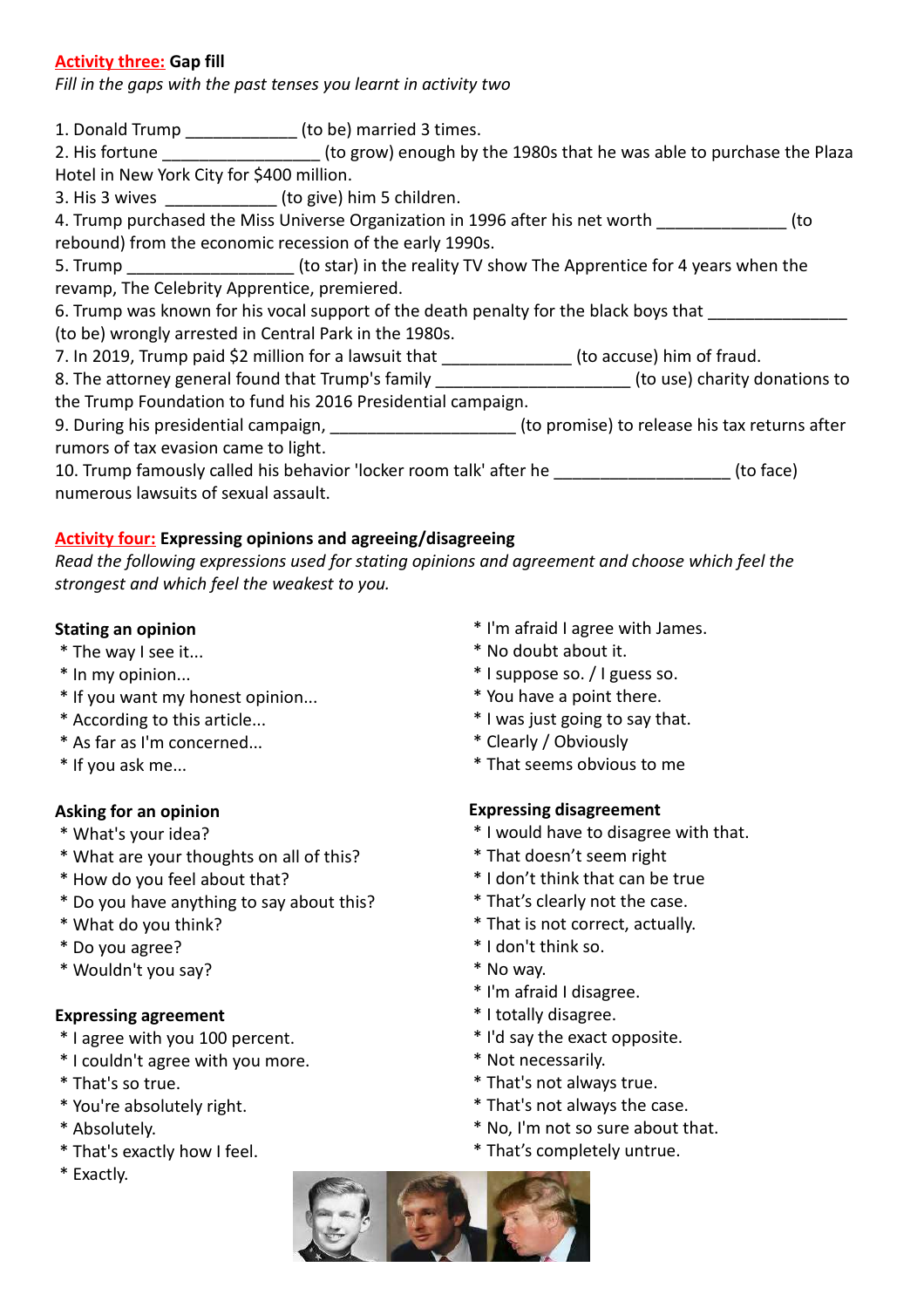#### **Activity five: Debate**

Form two groups and choose your position - 'For' or 'Against'. (Take a position on your own for individuals.) Debate the prompts below according to your chosen position. Keep in mind, you are arguing your position of 'For' or 'Against'. This may not be what you personally believe in reality! Use the expressions from Activity 3 to support your argument.

Debate Prompts:

- Trump is supportive of women.
- Trump has helped climate change through policy.
- Trump says a lot of stupid things on Twitter.
- The Trump Administration has alienated it's allies.
- Trump is a not a narcissist.
- I hope Trump is re-elected in 2020.

#### **Activity six: Reading Comprehension**

*Read the article below and answer the comprehension questions on the next page* Edited from

<https://www.biography.com/us-president/donald-trump>

Who Is Donald Trump?

Donald John Trump is the 45th and current President of the United States; he took office on January 20, 2017. Previously, he was a real estate mogul and a former reality TV star.

Born in Queens, New York, in 1946, Trump became involved in large, profitable building projects in Manhattan. In 1980, he opened the Grand Hyatt New York, which made him the city's best-known developer.

In 2004, Trump began starring in the hit NBC reality series The Apprentice. Trump turned his attention to politics, and in 2015 he announced his candidacy for president of the United States on the Republican ticket.

After winning a majority of the primaries and caucuses, Trump became the official Republican candidate for president on July 19, 2016. That November, Trump was elected the 45th President of the United States, after defeating Democratic candidate Hillary Clinton.

Donald Trump's Wealth

Over the years, Trump's net worth have been a subject of public debate. Because Trump has not publicly released his tax returns, it's not possible to definitively determine his wealth in the past or today. However Trump valued his businesses at at least \$1.37 billion on his 2017 federal financial disclosure form, published by the Office of Government Ethics. Trump's 2018 disclosure form put his revenue for the year at a minimum of \$434 million from all sources.

In 1990, Trump asserted his own net worth in the neighborhood of \$1.5 billion. At the time, the real estate market was in decline, reducing the value of and income from Trump's empire. The Trump Organization required a massive infusion of loans to keep it from collapsing, a situation which raised questions as to whether the corporation could survive bankruptcy. Some observers saw Trump's decline as symbolic of many of the business, economic and social excesses that had arisen in the 1980s.

A May 2019 investigation by The New York Times of 10 years of Trump's tax information found that between 1985 and 1994, his businesses lost money every year. The newspaper calculated that Trump's businesses suffered \$1.17 billion in losses over the decade. 3